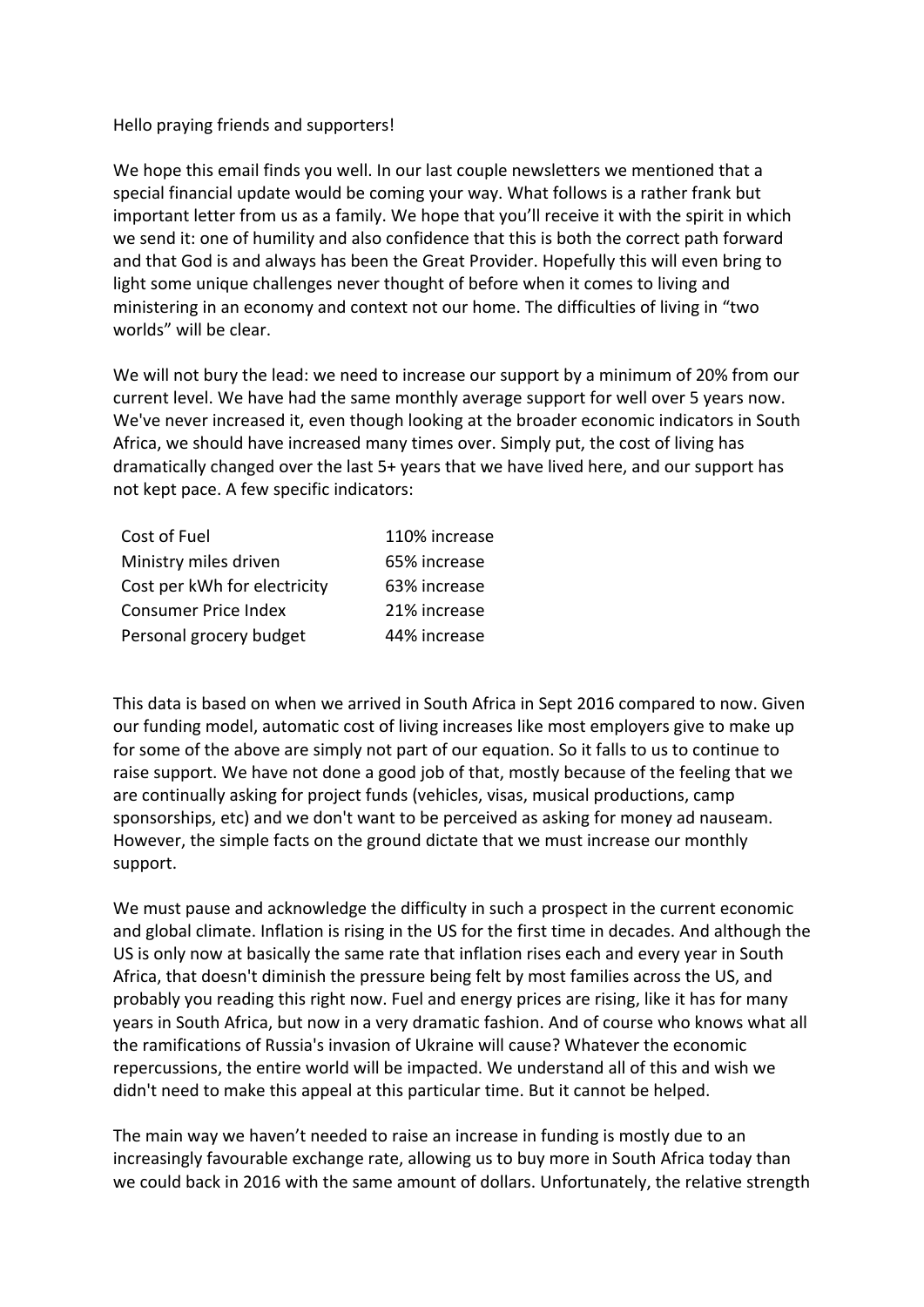of the US economy that drove the favourable exchange rate is diminishing (due to all of the above: inflation, fuel prices, etc), and it seems that the steady increase has levelled off. It doesn't look like it's going to decrease, given there's no strength in the South African economy to pull it back down. It just looks like it won't be increasing for the foreseeable future. And so we cannot keep depending on leveraging the exchange rate to keep things going.

We should also acknowledge that many times over the last 5+ years, that fact that our finances have continued is nothing short of God's miraculous provision, be that from unexpected one-time gifts at the right time, sudden drops in an expense for some reason, or He just simply stretched things to go further than we would have expected on paper. He is always faithful, and we have no fear of the future, for wherever and whoever He sends, He will provide.

And yet he calls us to take part in that provision, to work for our income, and to boldly ask for God's people to support Great Commission workers in an ongoing, sacrificial way. Since we cannot visit the US until the end of the year to have in-person meetings, we must make this appeal remotely. So here's our fundraising initiative in a nutshell:

 $J$ INITIATIVE \$15 increases 15 new partners 15 one-time gifts

The *3:15 Initiative* is our special fundraiser directly for our family and ministry support.

**Why this name?** One of our favorite verses is Genesis 3:15, which is the first promise of the Redeemer to come. It's right at the beginning of the scriptures and so is itself just a beginning, just a

hint, of all that God was going to do in his redemptive plan. It is an unspeakable privilege to serve that Redeemer here in Knysna, South Africa. And though we have been here for over 5 years now, in many respects, the work is just beginning. There is so much more that God is going to do here along the Southern Coast of Africa. And we pray that you'll help us continue to be part of it.

**Ministry snapshots:** Over the next several weeks, we will be sending an email and social media post about once-per-week, with a short (2-3 minute) video highlighting some aspect of ministry or life here in Knysna. It may be directly ministry-related, or just something about life in this amazing country. We want to more effectively and more personally show you all that God is doing here and all that you are part of.

**Financials:** Following on the theme of the initiative, 3 aspects of the number 15

1. We're asking all current individual monthly supporters to consider a *\$15 increase* in monthly support.

Many of you reading this are already monthly supporters. We are incredibly grateful to you! Quite simply, we could not be here without you. Would you consider increasing your support? If not by \$15, then \$10 or even \$5. Every bit helps and given the large number of individual families that support us monthly, together you can make a huge impact.